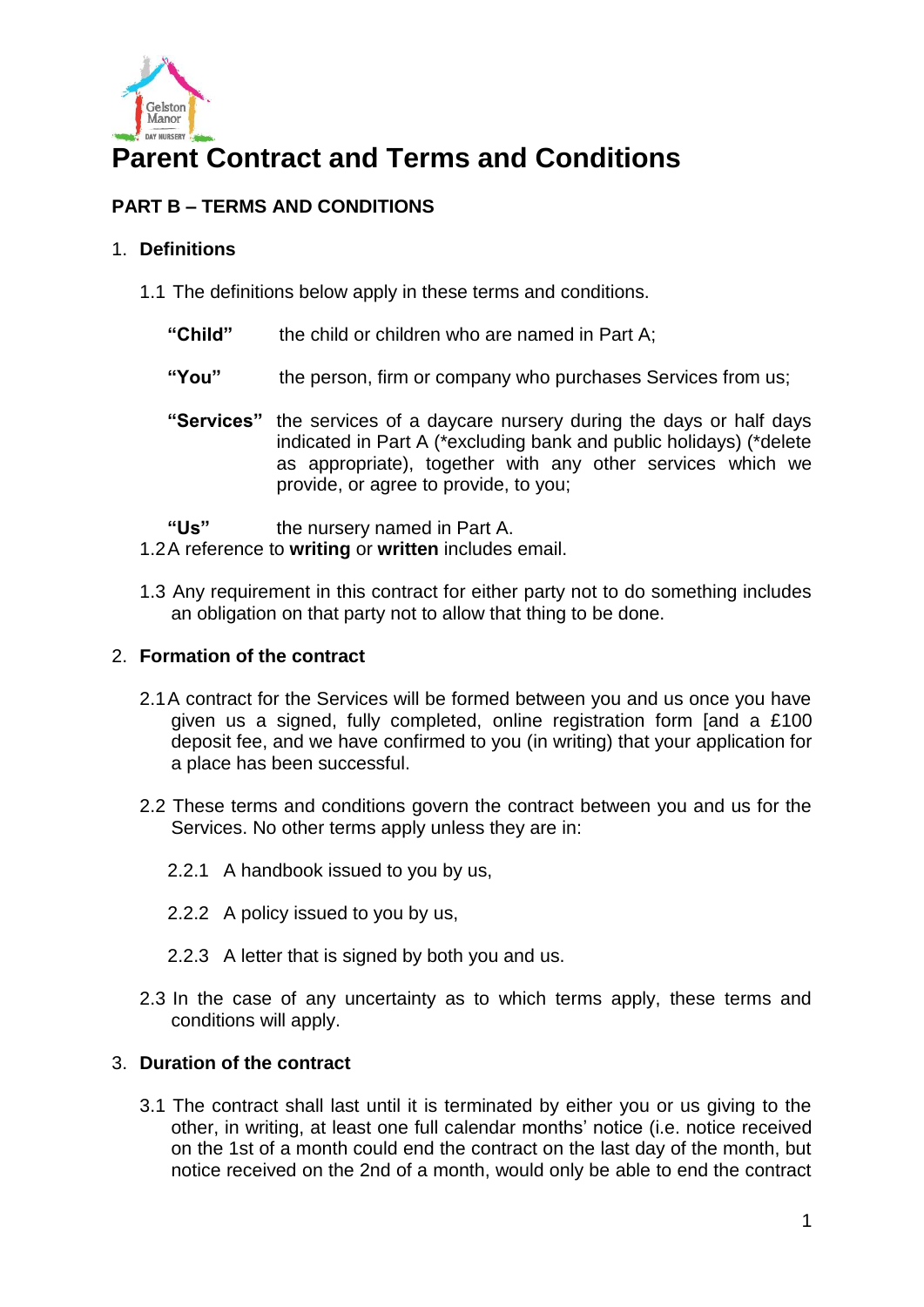on the last day of the following month). However, the contract can, in some circumstances be terminated immediately under clause 18.

3.2 You are liable for the fee during the notice period. If you fail to give proper notice, you may lose your deposit and/or registration fee.

## 4. **Suspension of the Services**

The Services may be suspended (meaning the Child is temporarily not able to attend the nursery) in the circumstances set out in our Critical Incident Policy or in the circumstances set out in clause 19. If the Services are suspended for a period of more than one month, either of us may terminate the contract by giving the other one month's written notice.

## 5. **Our Obligations**

- 5.1 We will use all reasonable efforts to provide the Services to you, in accordance in all material respects with these terms and conditions and any other documents referred to in 2.2 above.
- 5.2 We welcome staff and children from many different backgrounds and ethnic groups. Human rights and freedoms are respected and we will do all that is reasonable to ensure that our culture, policies and procedures are made accessible to children who have disabilities and to comply with their social and moral obligations under the Special Educational Needs and Disability Act 2001 or Equality Act 2010 in order to accommodate the needs of children, applicants and members of staff who have disabilities for which, after reasonable adjustments, we can cater adequately

5.3 If we determine, in our sole discretion (after appropriate and reasonable analysis) that reasonable adjustments cannot be made for a Child and as such we cannot continue to adequately provide for that Child (or admit them as the case may be) then the we shall be permitted to request that you to withdraw the Child without being charged fees in lieu of notice.

## 6. **Your obligations**

- 6.1 You shall:
	- 6.1.1 Co-operate with us;
	- 6.1.2 Provide to us such information as we may reasonably require about
		- 6.1.2.1 The Child (e.g.
			- 6.1.2.1.1 Any known medical condition, health problem, allergy, or diagnosed dietary requirement;
			- 6.1.2.1.2 Any prescribed medication;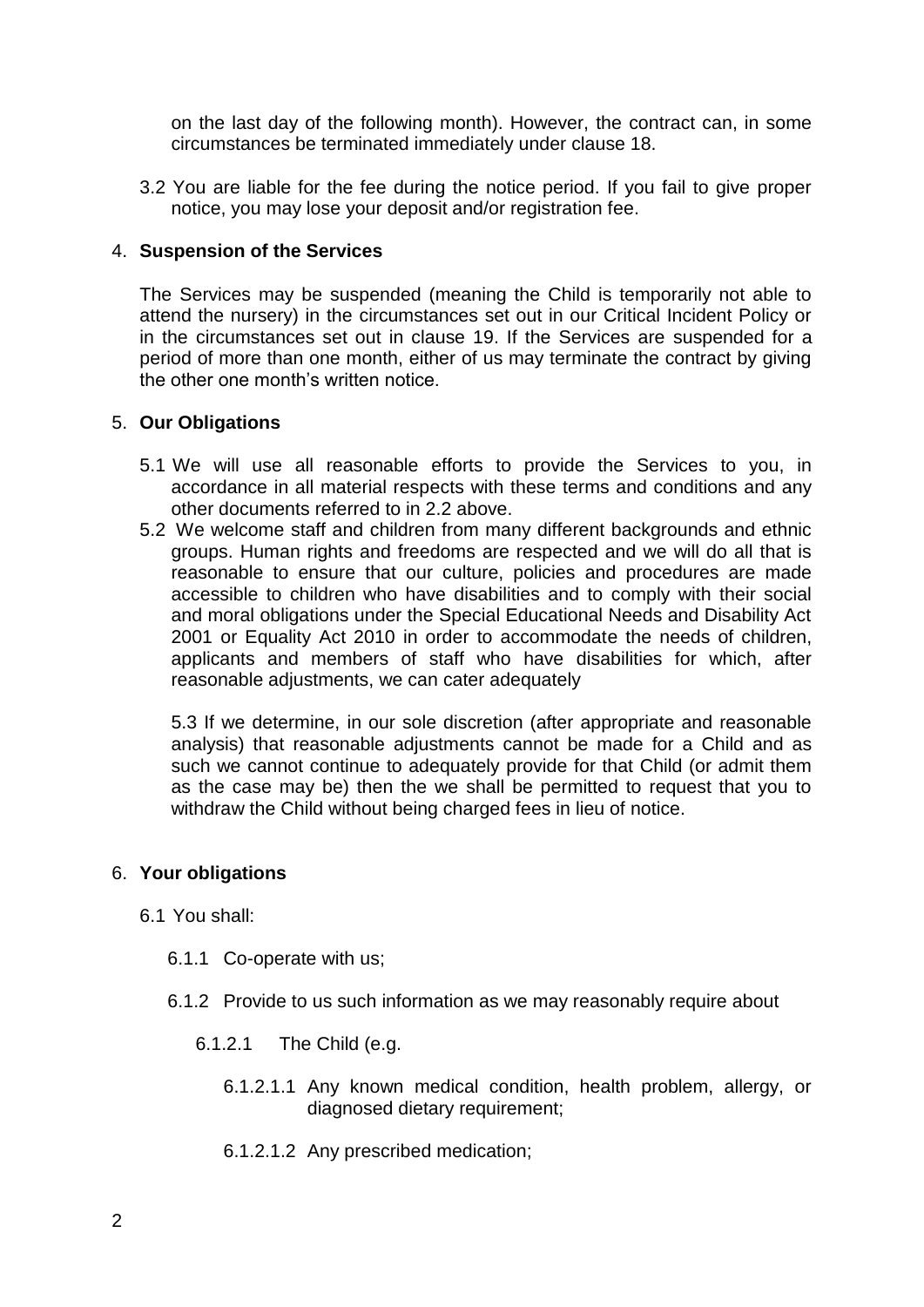

- 6.1.2.1.3 Any lack of any vaccination which the Child would ordinarily have by their age;
- 6.1.2.1.4 Any family circumstances or court orders affecting the Child;
- 6.1.2.1.5 Any concerns about the Child's safety; and
- 6.1.2.2 Your contact details, and those of your authorised persons who may collect the Child.
- 6.2 You must (a) ensure that these details are accurate and (b) keep these details up-to-date, by promptly informing us in writing whenever they change.
	- 6.2.1 As regards arrivals and departure of a child, please refer to the nursery's Arrivals and Departures Policy. Please ask for a copy of it if necessary.
- 6.3 If our performance of our obligations under the contract is prevented or delayed by anything you do (or fail to do), we shall not be liable.
- 6.4 You shall not employ (or attempt to employ) any member of our staff without our consent, until six months from the end of this contract.

## **7. Charges and payment**

- 7.1 You shall pay the charges as set out in Part A.
- 7.2 Charges are due even if the Child is absent.
- 7.3 We will charge for **3 out of the 8** bank holidays and/or staff training days.
- 7.4 VAT is not charged on nursery fees (nursery provision is an exempt supply for VAT purposes).
- 7.5 The quoted charges are per Child, per core day (meaning **10.5 hours**) and include breakfast, lunch and tea.
- 7.6 Extra hours (or parts of an hour) will be charged for (at the ruling rate) and must be booked and paid for at least 24 hours in advance.
- 7.7 The charges must be paid monthly in advance, by the **1 st day** of the month.
- 7.8 All payments must normally be made by standing order, childcare vouchers/Tax Free Childcare Payment. We may agree to payment by cash, cheque or major credit/debit card, but it is your responsibility to obtain a receipt from the nursery manager as proof of payment. No payment shall be deemed to have been made until it is cleared into our bank account. If a cheque bounces, or payment fails, we may charge a reasonable administration fee (currently **£50**).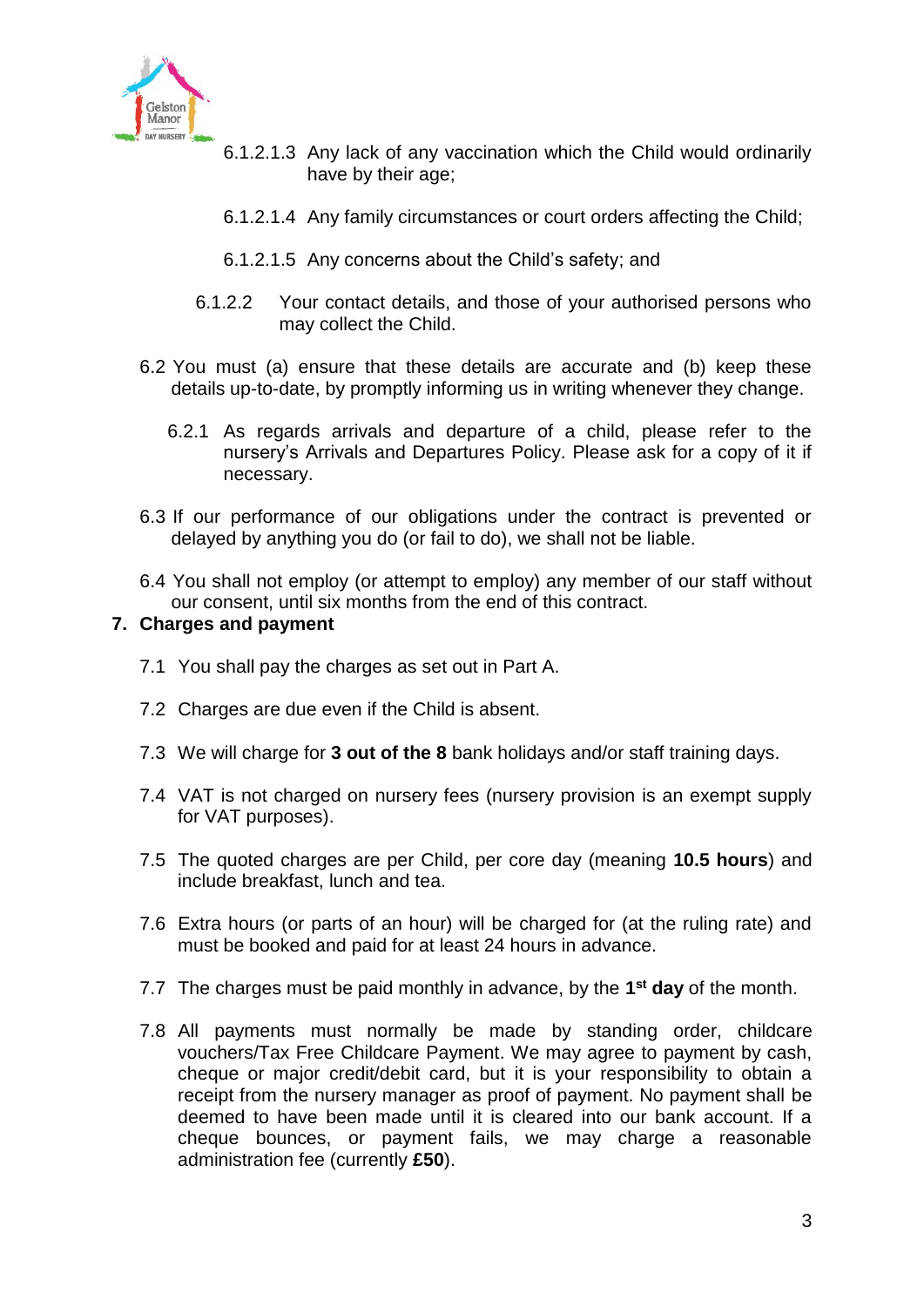- 7.9 We may increase our charges once per year. We will give you written notice of any such increase **two months** before the proposed date of increase.
- 7.10 Without restricting any other legal right that we may have, if you fail to pay us on time, we may:
	- 7.10.1 Make an interest charge of up to 10% per cent per month or part month on late payment. Unless otherwise notified to you in writing, interest shall accrue on a daily basis from the due date until the date of actual payment of the overdue amount, whether before or after judgment. You must pay us the interest together with the overdue amount. In addition, we will be entitled to recover from you the full amount of our administrative and other costs incurred in recovering any unpaid sum including legal costs and disbursements on an indemnity basis.
	- 7.10.2 Charge you a reasonable administration fee (**£50)** and
	- 7.10.3 Suspend all Services until payment has been made in full, which will include the suspension of the Child, or even terminate the contract permanently.
- 7.11 If you owe us any money, and make a claim against us, we may set off what you owe us against what you are claiming from us.

## **8. Reducing sessions**

- 8.1You are required to give us one month's written notice of a reduction in the number of sessions you require.
- 8.2 A minimum booking of 2 days per week is required.
- 8.3 Any reduction in booking pattern will incur an administration fee of £50.

## **9. Funded nursery education**

- 9.1 If you wish to take up your funded nursery education, you are required to complete and sign a Parental Declaration on a termly basis, detailing how and when you will take up the free sessions.
- 9.2 Our charges will not be made in respect of the free sessions as detailed in the Parental Declaration, but we are entitled to make a reasonable charge for meals or additional activities provided during any funded session.

## **10.Welfare of the Child**

10.1 We will do all that is reasonable to safeguard and promote the Child's welfare and to provide care to at least the standard required by law and often to a much higher standard.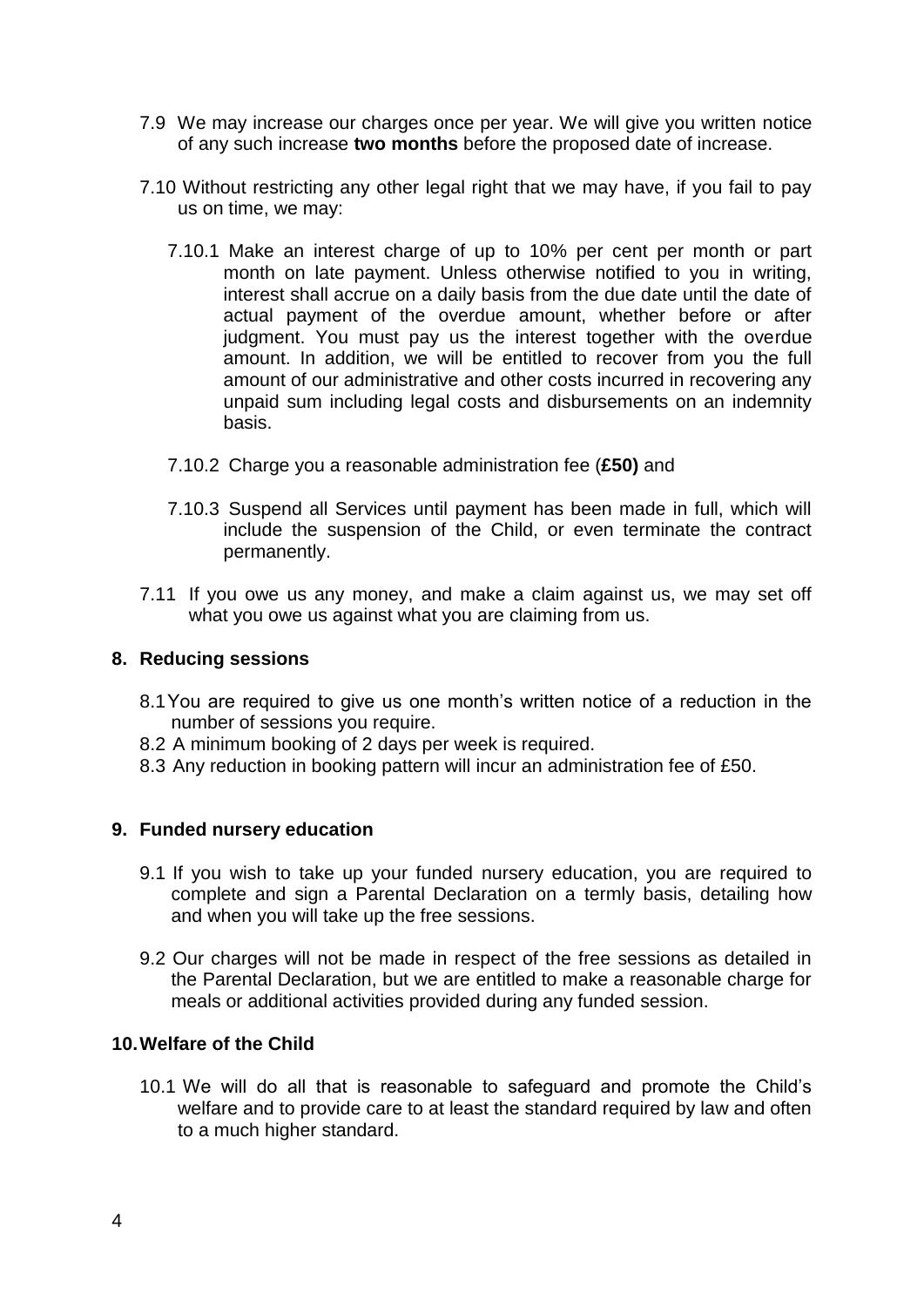

- 10.2 We will respect the Child's human rights and freedoms which must however, be balanced with the lawful needs and rules of our nursery and rights and freedoms of others.
- 10.3 Your consent to such physical contact as may be lawful accord with good practice, and be appropriate and proper for teaching and instruction and for providing comfort to a Child in distress, or to maintain safety and good order, or in connection with the Child's health and welfare.
- 10.4 *Parents of Children who are not potty trained must provide disposable nappies.*
- 10.5 *Parents should provide sealed formula milk for bottle feeding babies. Bringing in and storing made-up formula milk may increase the chance of a baby becoming ill and should be avoided*.
- 10.6 Labelled mother's breast milk will be stored in the fridge and an area will be made available for mothers to breast feed their babies or express milk should they need to do so.
- 10.7 As regards behaviour management techniques and sanctions, please refer to the nursery's Promoting Positive Behaviour Policy. Please ask for a copy of it if necessary.
- 10.8 The nursery uses emergency procedures for accidents, evacuations, incidents and allergic reactions, please refer to the individual policies and procedures and ask for a copy where required.

## **11.Health and medical matters**

- 11.1 If the Child becomes ill during the nursery session the nursery manager will contact you or the emergency contact indicated on the registration form. You must inform us immediately of any changes to these contact details. If your child requires urgent medical attention while under our care, we will if practicable attempt to contact you and obtain your prior consent. However, should we be unable to contact you we shall be authorised to make the decision on your behalf should consent be required for urgent treatment recommended by a doctor (including anaesthetic or operation, or blood transfusion (unless you have previously notified us you object to blood transfusions).
- 11.2 If the Child is suffering from a communicable illness, he/she should not be brought to the nursery until such time as the infection has cleared. A full copy of our infection control policy is available from the nursery manager. Please refer to the illness/communicable disease list supplied in your information on minimum periods of exclusion from the nursery.
- 11.3 You must notify the nursery manager if the Child is absent from the nursery through sickness.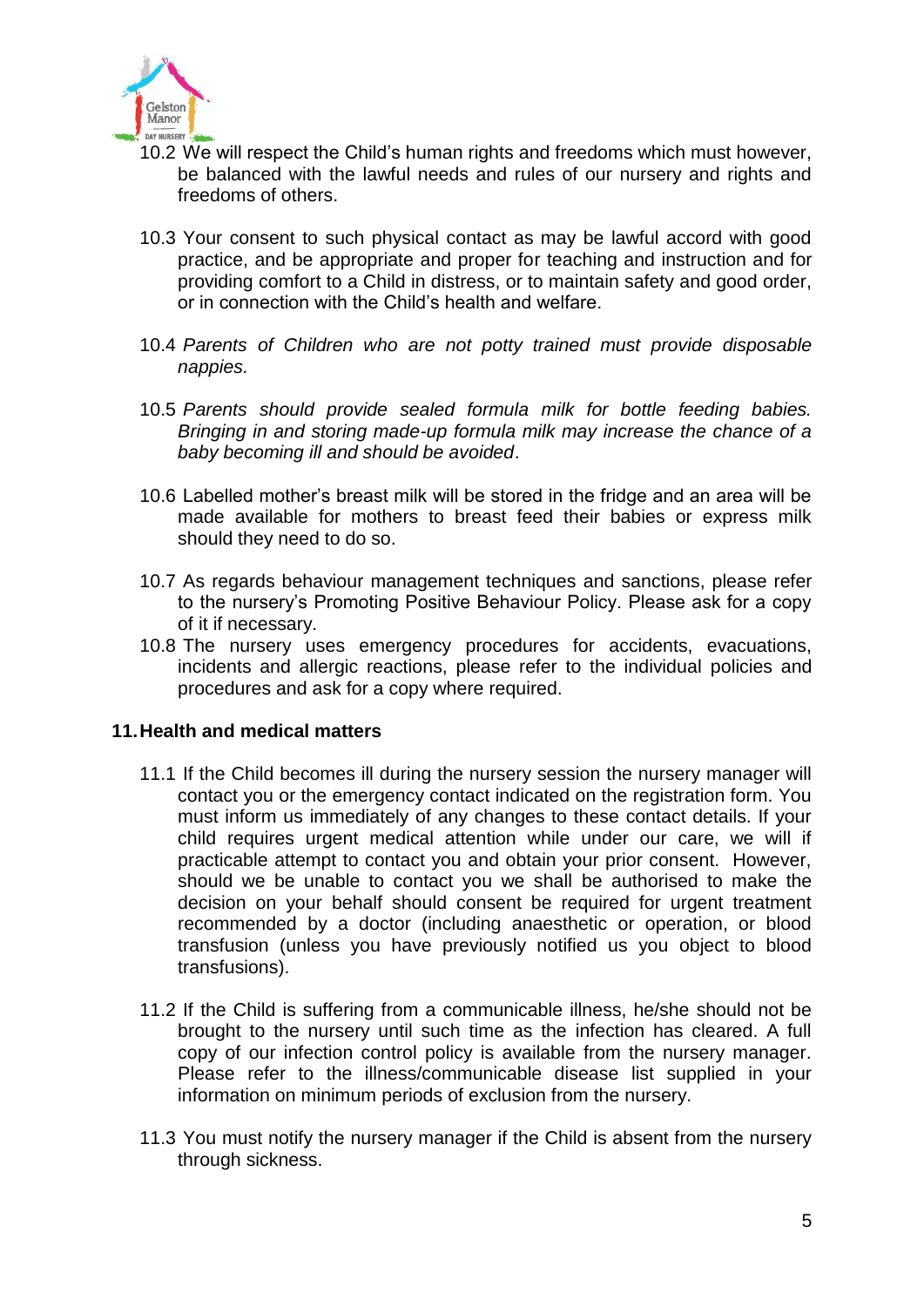- 11.4 If the Child has been sent home from the nursery because of ill health, he/she will not be re-admitted for at least 24 hours. If the Child is prescribed antibiotics, he/she will not be allowed to return to the nursery for 24 hours from the first dose being administered.
- 11.5 As regards medication, and the administration of it to a Child, please refer to the nursery's Medication Policy. Please ask for a copy of it if necessary.
- 11.6 Please also see clause 6.1.2 on matters we need to be informed about.

## **12.Food/dietary requirements**

- 12.1 We will work with you to provide suitable food for your Child, if they have a special dietary requirement or any allergies as diagnosed by a doctor or dietician. All reasonable care will be taken to ensure that a Child does not come into contact with certain foods with support from parents and external professionals should the need arise.
- 12.2 Menus will be displayed for inspection, and parents and children will be able to feed into the review of these.
- 12.3 No packed lunches supplied by parents for after school/holiday club Children will be heated up by us.

#### **13.Reporting of neglect or abuse**

We have an obligation to report to the relevant authorities any suspicions we have that your Child has suffered neglect or abuse, and we may do so without your consent and/or without informing you.

#### **14.Limitation of liability**

- 14.1This clause sets out our (and our employees', agents', consultants' and subcontractors') liability to you in respect of the contract (including any breach of it, any statement we make to you about it, our termination of it).
- 14.2 All terms implied by law are, to the fullest extent permitted by law, excluded or deleted from the contract.
- 14.3 Nothing in these terms and conditions in any way limits our liability for fraud, or for death or personal injury resulting from negligence.

14.4 We shall not be liable for:

- 14.4.1.1 Any loss or damage to any toys, equipment or bags, clothing etc. you may bring into our nursery;
- 14.4.1.2 Loss of any profits, or consequential loss; or any other indirect loss; and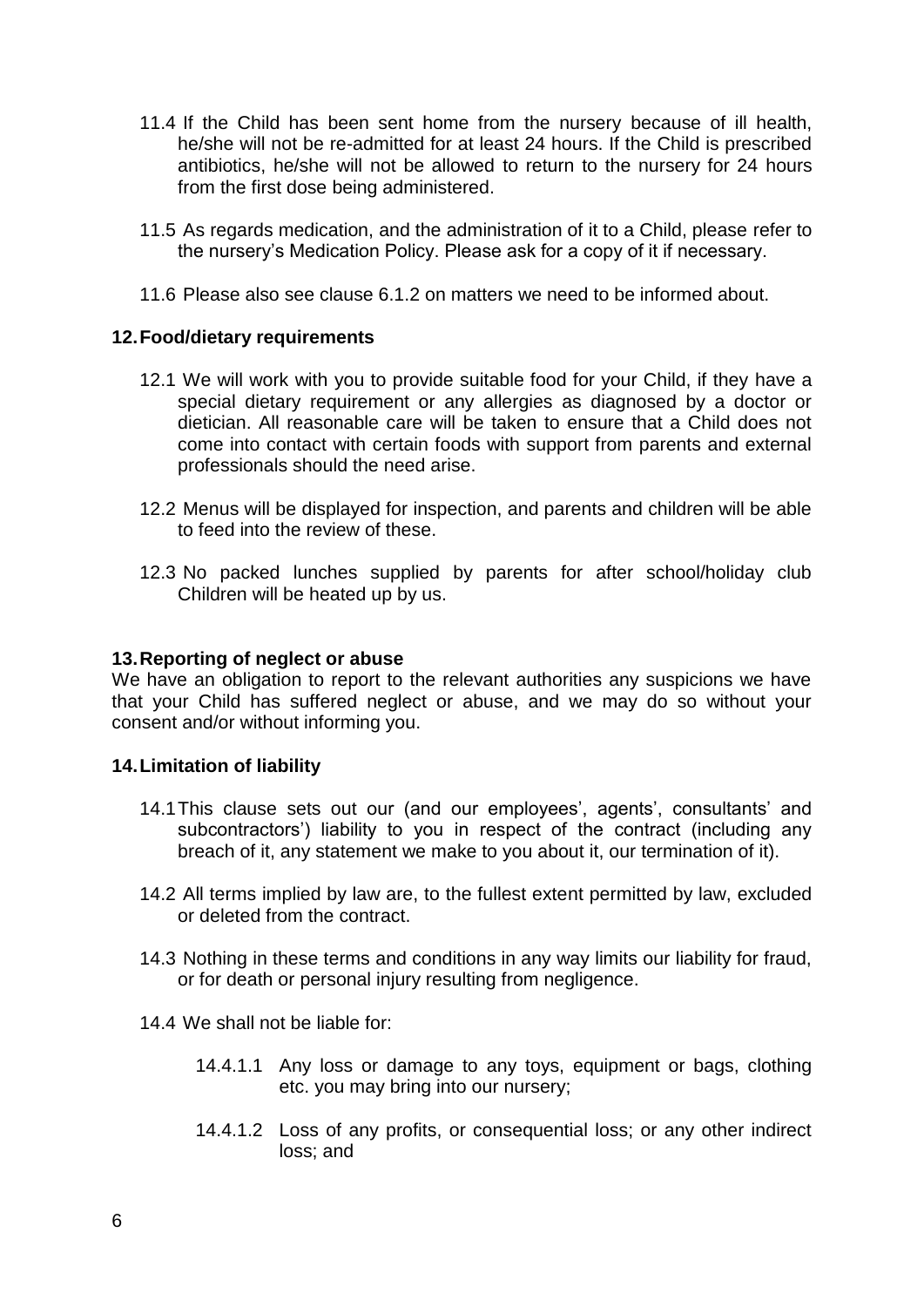

14.5 Subject always to clause 14.3, our total liability (in contract, tort including negligence or breach of statutory duty, or otherwise) shall be limited to cumulative price paid by you for the Services over the course of the contract.

## **15.Data protection**

- 15.1 You agree that details of your name, address and payment record may be submitted to a credit reference agency, and personal data will be processed by and on behalf of us in connection with the Services.
- 15.2 We may take photographs and/or videos of your Child for promotional or training purposes only. If you do not wish for your Child to be included in such photographs or videos, please inform us by completing the 'permission form' given to you on enrolment, or by writing to the nursery manager.
- 15.3Any personal data related to You or your Child will be dealt with in accordance with our privacy notice, which can be found in the nursery's Policies and Procedures file.

#### **16.Security**

Parents are welcome to visit the nursery, but we will not admit anyone without prior notification. It is your responsibility to ensure that we are aware of who will be collecting your Child. No Child will be allowed to leave the building with any person who has not been notified as an authorised person to collect the Child on your behalf.

## **17.Complaints and concerns**

Please address any complaint or concern to the supervisor in charge, in the first instance, and if the matter is not resolved within a reasonable period, please refer it to the nursery manager. Please also refer to our complaints and compliments policy which shall apply to any complaints received by us.

## **18.Termination for breach of contract, or bankruptcy/insolvency**

- 18.1 Without restricting any other legal rights which the parties may have, either party may terminate the contract without liability to the other immediately on giving written notice to the other if:
	- 18.1.1 The other party fails to pay any amount due under the contract on the due date for payment and remains in default for 10 days or more; or
	- 18.1.2 The other party commits a material breach of any of the terms of the contract and (if such a breach is capable of being remedied) fails to remedy that breach within 30 days of that party being notified in writing of the breach; or
	- 18.1.3 The other party suspends, or threatens to suspend, payment of its debts or is unable to pay its debts as they fall due or admits inability to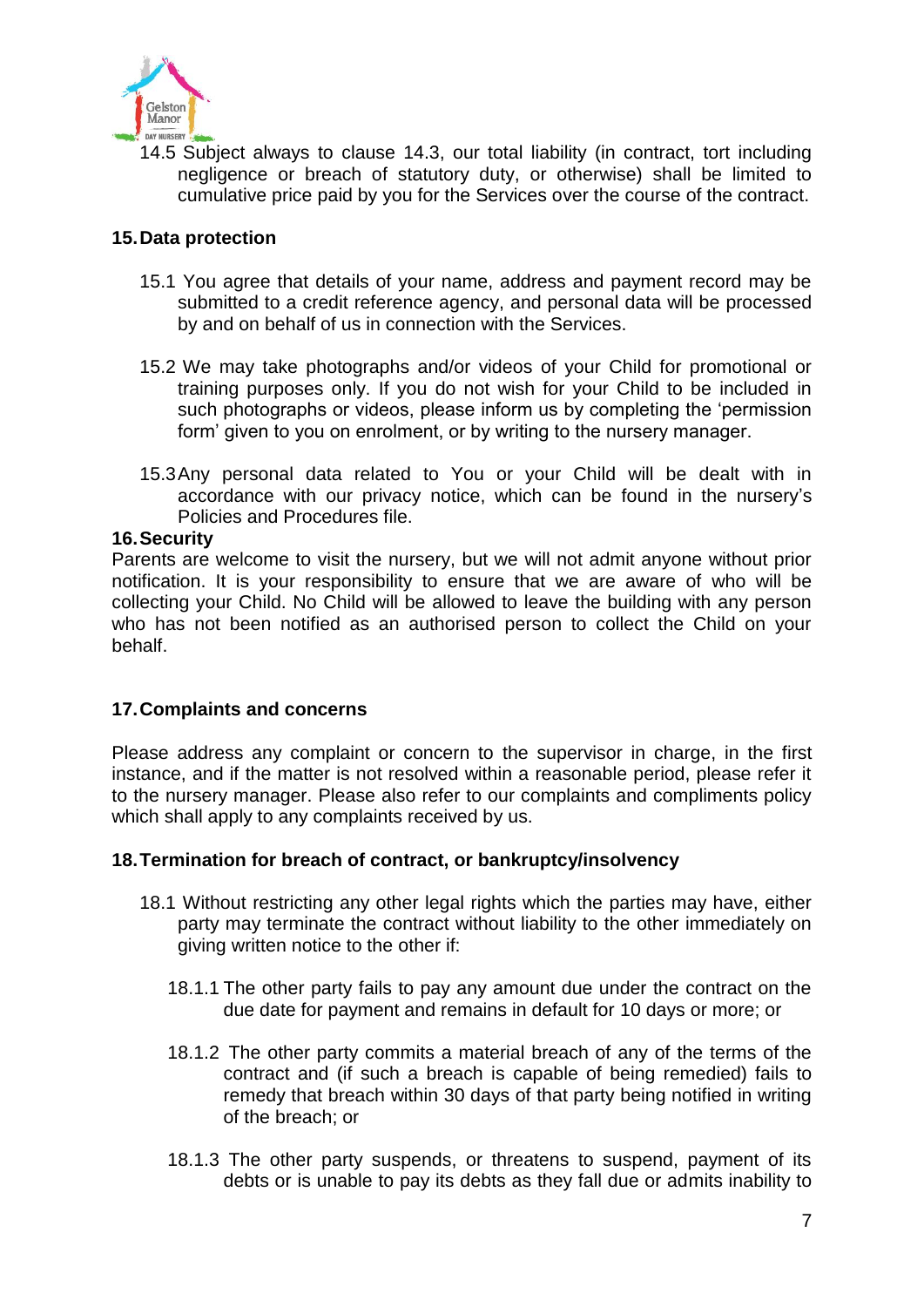pay its debts or is deemed either unable to pay its debts or as having no reasonable prospect of so doing, in either case, within the meaning of section 268 of the Insolvency Act 1986.

- 18.2 On termination of the contract for any reason:
	- 18.2.1 You shall immediately pay all of our outstanding unpaid invoices and interest and, in respect of Services supplied but for which no invoice has been submitted, we may submit an invoice, which shall be payable immediately on receipt; and
	- 18.2.2 Any clause in these terms and conditions which implicitly is intended to survive termination shall continue in force.

#### **19.Events that are beyond our control**

- 19.1 If any event beyond our reasonable control (e.g. a fire, flood, E-Coli outbreak, strike, civil action, act of terrorism, war etc.) occurs, for which we have business interruption insurance, we may close the nursery without liability to you and we will not charge you for the fees for the time the nursery is closed. We will keep you informed, in such an event.
- 19.2 If it is, in our reasonable opinion, necessary or in the interests of the Child to do so, we may close the nursery even though our business interruption insurance will not cover us for the closure. In these circumstances, we will charge you for the time the nursery is closed. For example, we may close because of severe weather conditions, outbreak of flu, swine flu or other illnesses etc.

#### **20.Invalid clauses**

If any part of the contract is found by any court or similar authority to be invalid, illegal or unenforceable, that part shall be struck out, but the rest of the contract shall apply.

#### **21.Changes to these terms and conditions**

- 21.1 We may change these terms and conditions where such a change arises from changes in regulations or legislation affecting us.
- 21.2 We may change any other terms in these terms and conditions provided we give you at least one month's written notice of our intention to do so.

#### **22.No other terms**

Each party acknowledges that, in entering into the contract, it has not relied on anything said or written that is not written in the contract. This applies unless fraud is established.

#### **23.Assignment**